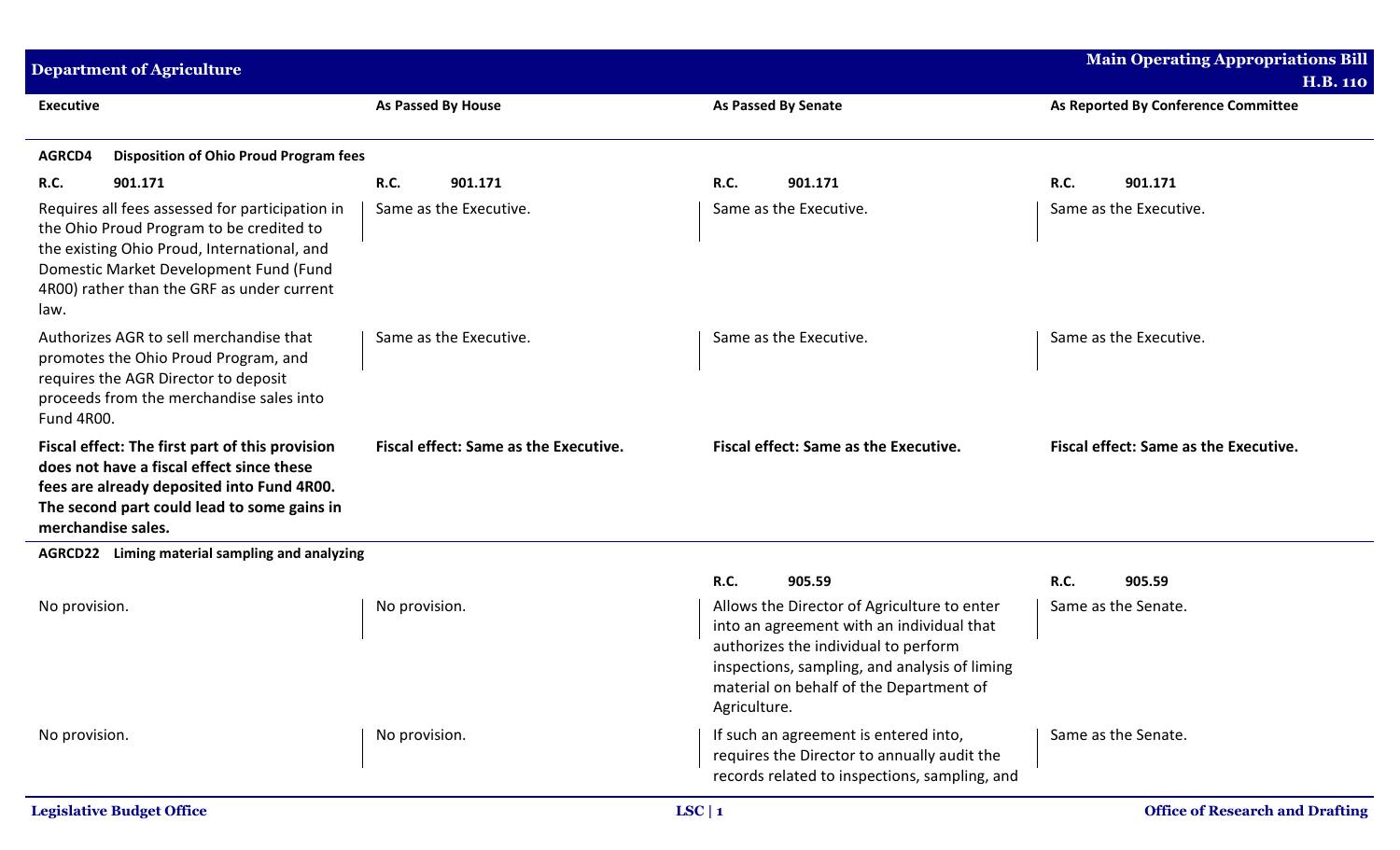| <b>Department of Agriculture</b>                                                                                                                                                                  |                    |                                                                                                                                                                                                                                             | <b>Main Operating Appropriations Bill</b><br><b>H.B. 110</b> |
|---------------------------------------------------------------------------------------------------------------------------------------------------------------------------------------------------|--------------------|---------------------------------------------------------------------------------------------------------------------------------------------------------------------------------------------------------------------------------------------|--------------------------------------------------------------|
| <b>Executive</b>                                                                                                                                                                                  | As Passed By House | <b>As Passed By Senate</b>                                                                                                                                                                                                                  | As Reported By Conference Committee                          |
|                                                                                                                                                                                                   |                    | analysis of liming materials performed by<br>the person.                                                                                                                                                                                    |                                                              |
| No provision.                                                                                                                                                                                     | No provision.      | Allows the person to enter the premises at<br>any reasonable time to have access to the<br>liming material.                                                                                                                                 | Same as the Senate.                                          |
|                                                                                                                                                                                                   |                    | Fiscal effect: Gives flexibility in the way<br>inspections and analyses for these soil<br>additives are handled. These activities are<br>covered by fees deposited into the<br>Pesticide, Fertilizer, and Lime Program Fund<br>(Fund 6690). | Fiscal effect: Same as the Senate.                           |
| <b>AGRCD5</b><br>Pesticide product registration fee                                                                                                                                               |                    |                                                                                                                                                                                                                                             |                                                              |
| <b>R.C.</b><br>921.02                                                                                                                                                                             |                    |                                                                                                                                                                                                                                             |                                                              |
| Increases the annual fee for registering a<br>pesticide with AGR from \$150 to \$250.                                                                                                             | No provision.      | No provision.                                                                                                                                                                                                                               | No provision.                                                |
| Specifies that, if AGR does not issue or<br>renew the pesticide registration, it must<br>retain the application fee as payment for the<br>application's processing costs.                         | No provision.      | No provision                                                                                                                                                                                                                                | No provision.                                                |
| Fiscal effect: Increases revenue deposited<br>into the Pesticide, Fertilizer, and Lime<br>Program Fund (Fund 6690). Estimated FY<br>2021 revenue from this fee is<br>approximately \$2.3 million. |                    |                                                                                                                                                                                                                                             |                                                              |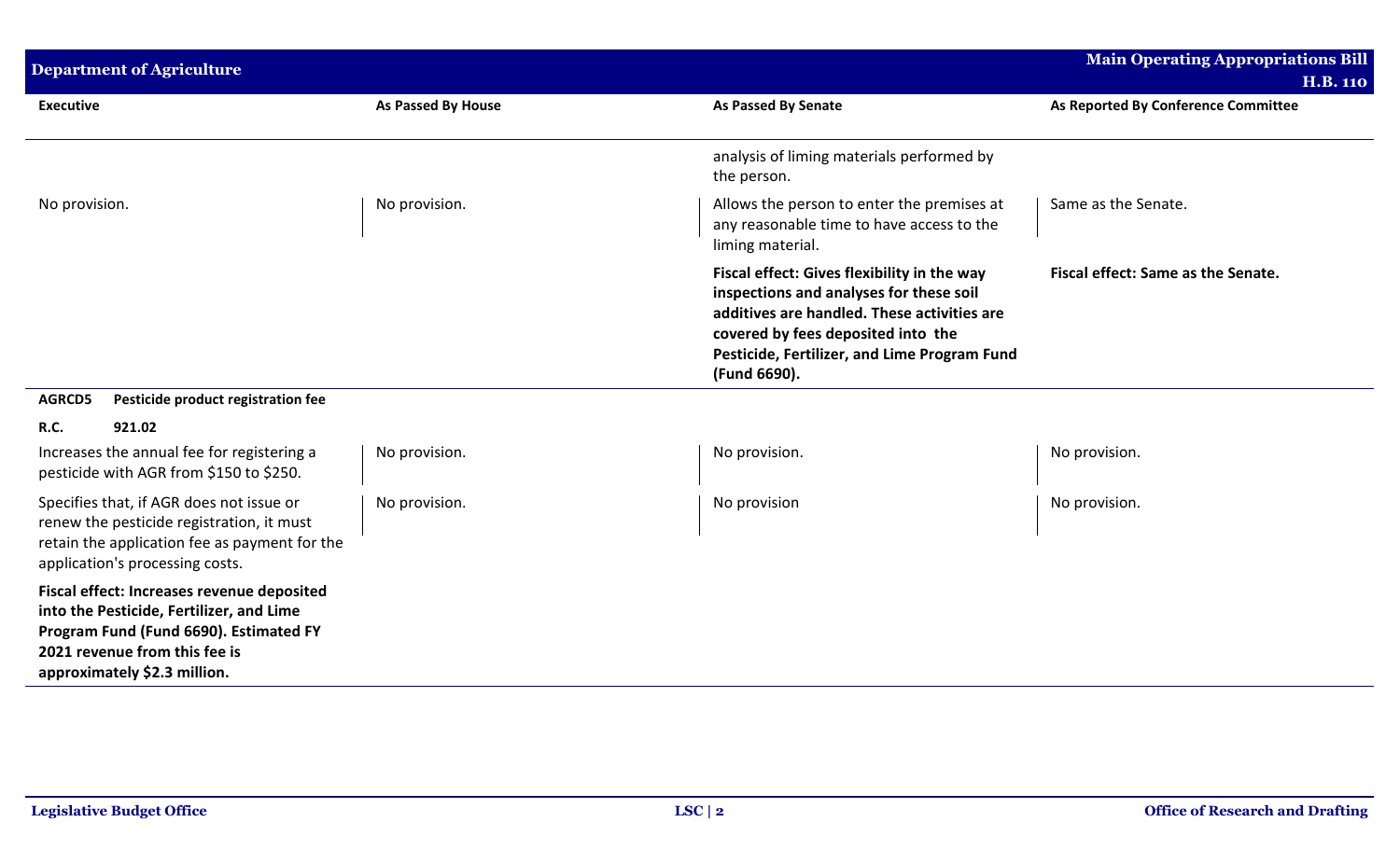| <b>Department of Agriculture</b>                                                                                                                                                                                                                                                                                                                         |                                  |                            | <b>Main Operating Appropriations Bill</b><br><b>H.B. 110</b> |
|----------------------------------------------------------------------------------------------------------------------------------------------------------------------------------------------------------------------------------------------------------------------------------------------------------------------------------------------------------|----------------------------------|----------------------------|--------------------------------------------------------------|
| <b>Executive</b>                                                                                                                                                                                                                                                                                                                                         | As Passed By House               | <b>As Passed By Senate</b> | As Reported By Conference Committee                          |
| Weighing and measuring device permit fee increase<br><b>AGRCD2</b>                                                                                                                                                                                                                                                                                       |                                  |                            |                                                              |
| <b>R.C.</b><br>1327.501                                                                                                                                                                                                                                                                                                                                  |                                  |                            |                                                              |
| Increases, from \$75 to \$100, the fee a<br>person must pay to AGR if the person<br>applies for an annual permit to operate the<br>following six types of commercially used<br>weighing and measuring devices: (1)<br>livestock scales, (2) vehicle scales, (3) railway<br>scales, (4) vehicle tank meters, (5) bulk rack<br>meters, and (6) LPG meters. | No provision                     | No provision.              | No provision.                                                |
| Correspondingly, increases the annual<br>permit renewal fee for these devices by the<br>same amount, from \$75 to \$100.                                                                                                                                                                                                                                 | No provision.                    | No provision.              | No provision.                                                |
| Fiscal effect: Increases revenue deposited<br>into the Metrology and Scale Certification<br>Fund (Fund 5H20). Estimated revenue in FY<br>2021 from these fees are approximately<br>\$550,000.                                                                                                                                                            |                                  |                            |                                                              |
| AGRCD3<br><b>Farmers market registration</b>                                                                                                                                                                                                                                                                                                             |                                  |                            |                                                              |
| <b>R.C.</b><br>3717.221, 3717.22                                                                                                                                                                                                                                                                                                                         | <b>R.C.</b><br>3717.221, 3717.22 | R.C.<br>3717.221, 3717.22  | R.C.<br>3717.221, 3717.22                                    |
| Eliminates the voluntary registration of<br>farmers markets with AGR and the<br>corresponding inspection of registered<br>farmers markets by AGR. (Local boards of<br>health will continue to inspect farmers<br>markets under the law governing retail food<br>establishments and food service operations.)                                             | Same as the Executive.           | Same as the Executive.     | Same as the Executive.                                       |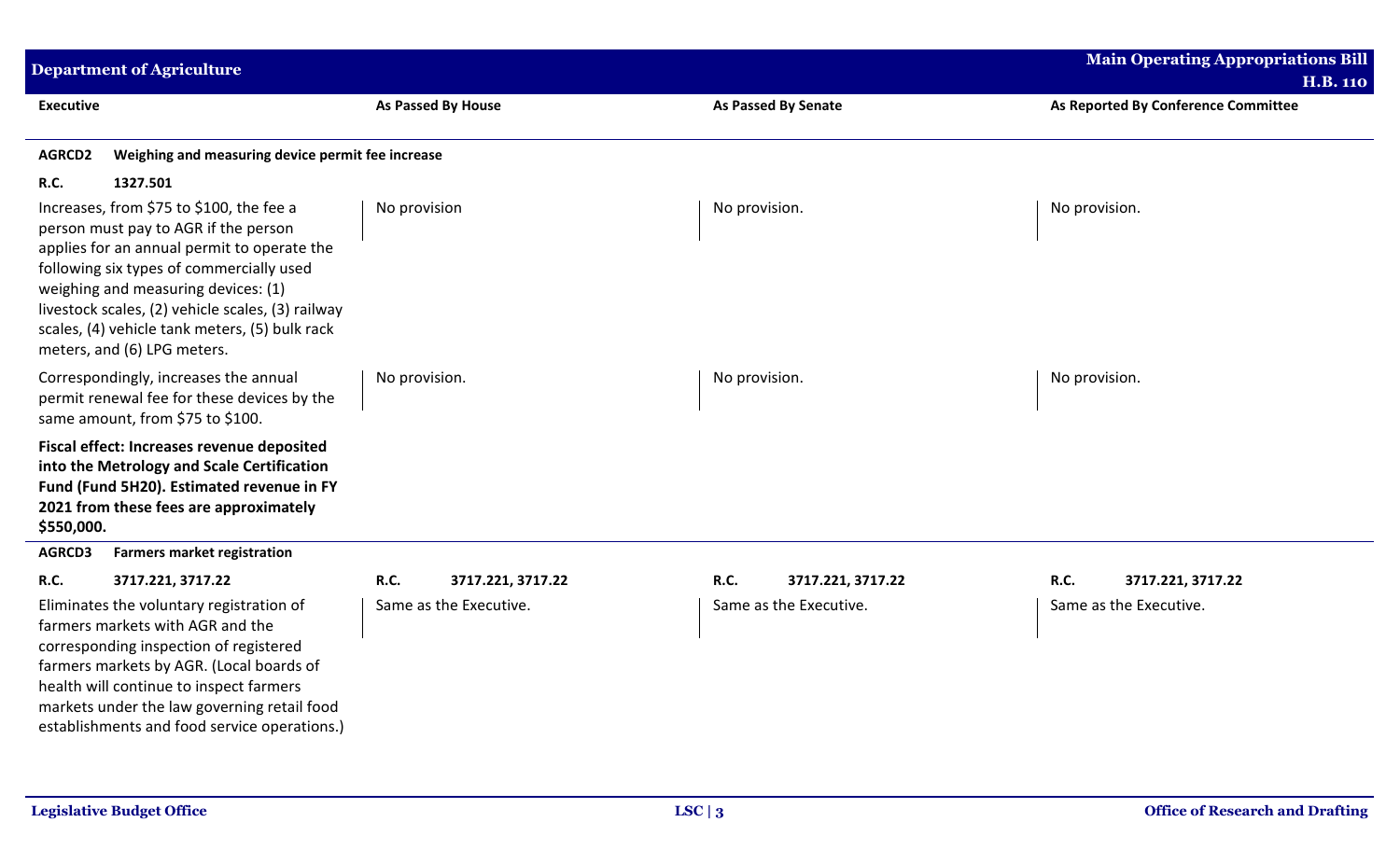| <b>Department of Agriculture</b>                                                                                                                                                                                                                                                                                               |                                              |                                              | <b>Main Operating Appropriations Bill</b><br><b>H.B. 110</b> |
|--------------------------------------------------------------------------------------------------------------------------------------------------------------------------------------------------------------------------------------------------------------------------------------------------------------------------------|----------------------------------------------|----------------------------------------------|--------------------------------------------------------------|
| <b>Executive</b>                                                                                                                                                                                                                                                                                                               | <b>As Passed By House</b>                    | <b>As Passed By Senate</b>                   | As Reported By Conference Committee                          |
| <b>Fiscal effect: Reduces expenditures for</b><br><b>AGR's Division of Food Safety to inspect</b><br>farmers markets. In CY 2019, the Division<br>conducted 34 inspections. The Division is<br>funded by GRF line item 700407, Food<br>Safety, and DPF Fund 4P70 line item<br>700610, Food Safety Inspection.                  | <b>Fiscal effect: Same as the Executive.</b> | <b>Fiscal effect: Same as the Executive.</b> | <b>Fiscal effect: Same as the Executive.</b>                 |
| Wine tax revenue credited to the Ohio Grape Industries Fund<br><b>AGRCD1</b>                                                                                                                                                                                                                                                   |                                              |                                              |                                                              |
| <b>R.C.</b><br>4301.43                                                                                                                                                                                                                                                                                                         | <b>R.C.</b><br>4301.43                       | 4301.43<br><b>R.C.</b>                       | R.C.<br>4301.43                                              |
| Makes permanent the 2¢ per-gallon earmark<br>of wine tax revenue that is credited to the<br>Ohio Grape Industries Fund (Fund 4960),<br>which is used to support and promote the<br>Ohio grape and wine industry. (Currently,<br>the earmark expires on June 30, 2021).                                                         | Same as the Executive.                       | Same as the Executive.                       | Same as the Executive.                                       |
| Fiscal effect: Fund 4960 received<br>approximately \$1.2 million from wine tax<br>proceeds in FY 2020. Receipts from the<br>wine tax are otherwise credited to the GRF.<br>In contrast to prior budgets which have<br>extended this provision every two years,<br>this provision makes the 2¢ per-gallon<br>earmark permanent. | Fiscal effect: Same as the Executive.        | Fiscal effect: Same as the Executive.        | <b>Fiscal effect: Same as the Executive.</b>                 |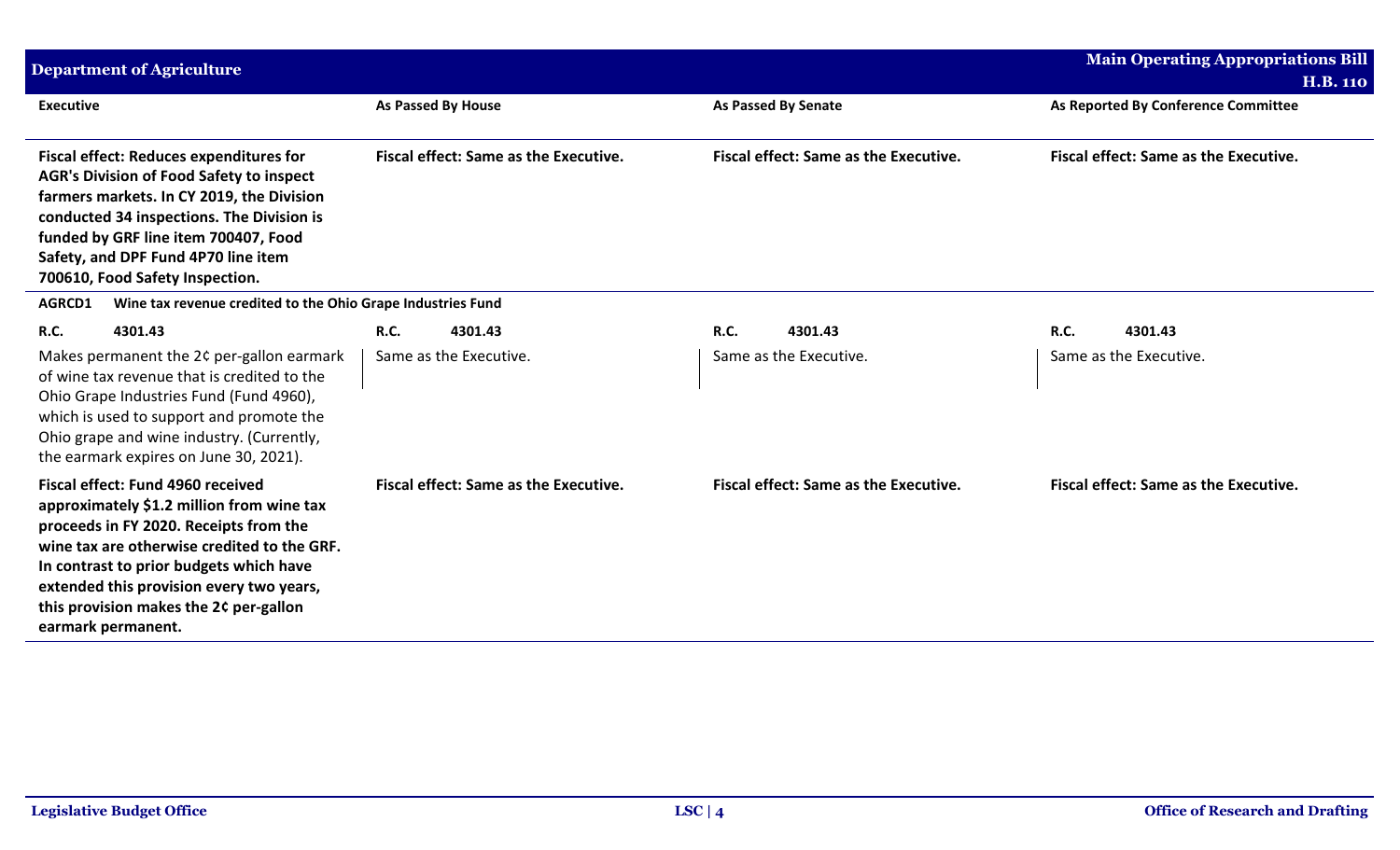| <b>Department of Agriculture</b>                                                                                                                                                                                                                                                                                                                                                                                          |                                              |                                                                                                                                                                                                                                                   | <b>Main Operating Appropriations Bill</b><br><b>H.B. 110</b>                                                                                                                    |
|---------------------------------------------------------------------------------------------------------------------------------------------------------------------------------------------------------------------------------------------------------------------------------------------------------------------------------------------------------------------------------------------------------------------------|----------------------------------------------|---------------------------------------------------------------------------------------------------------------------------------------------------------------------------------------------------------------------------------------------------|---------------------------------------------------------------------------------------------------------------------------------------------------------------------------------|
| <b>Executive</b>                                                                                                                                                                                                                                                                                                                                                                                                          | <b>As Passed By House</b>                    | <b>As Passed By Senate</b>                                                                                                                                                                                                                        | As Reported By Conference Committee                                                                                                                                             |
| <b>Ohio Farm Financial Management Institute</b><br><b>AGRCD23</b>                                                                                                                                                                                                                                                                                                                                                         |                                              |                                                                                                                                                                                                                                                   |                                                                                                                                                                                 |
|                                                                                                                                                                                                                                                                                                                                                                                                                           |                                              | 211.20, 512.150<br>Section:                                                                                                                                                                                                                       | 211.20, 512.150<br>Section:                                                                                                                                                     |
| No provision.                                                                                                                                                                                                                                                                                                                                                                                                             | No provision.                                | Requires that appropriation item 700676,<br>Farm Financial Management Institute, be<br>used to provide funding to the Ohio State<br>University Extension's Farm Production,<br>Policy, and Financial Management Institute.<br>(See also BORCD86.) | Same as the Senate.                                                                                                                                                             |
| <b>Farmland Preservation</b><br>AGRCD6                                                                                                                                                                                                                                                                                                                                                                                    |                                              |                                                                                                                                                                                                                                                   |                                                                                                                                                                                 |
| Section:<br>211.20                                                                                                                                                                                                                                                                                                                                                                                                        |                                              |                                                                                                                                                                                                                                                   | 211.20<br>Section:                                                                                                                                                              |
| Earmarks \$7,000,000 in FY 2022 from GRF<br>appropriation item 700409, Farmland<br>Preservation, to be used to (1) purchase<br>agricultural easements under R.C. 5301.691<br>(A), and (2) provide matching grants under<br>R.C. 901.22 to municipal corporations,<br>counties, townships, soil and water<br>conservation districts, and certain charitable<br>organizations for the purchase of agriculture<br>easements. | No provision.                                | No provision.                                                                                                                                                                                                                                     | Same as the Executive, but reduces the<br>earmark to \$500,000 in FY 2022 and requires<br>that any agricultural easement purchases be<br>subject to Controlling Board approval. |
| AGRCD7<br>Soil and Water Phosphorous Program                                                                                                                                                                                                                                                                                                                                                                              |                                              |                                                                                                                                                                                                                                                   |                                                                                                                                                                                 |
| 211.20<br>Section:<br>Requires AGR to establish programs to assist<br>in reducing total phosphorous and dissolved<br>reactive phosphorus in the Western Lake<br>Erie Basin and give priority to sub<br>watersheds determined to be the highest in<br>total phosphorus and dissolved reactive<br>phosphorus nutrient loading.                                                                                              | 211.20<br>Section:<br>Same as the Executive. | 211.20<br>Section:<br>Same as the Executive.                                                                                                                                                                                                      | 211.20<br>Section:<br>Same as the Executive.                                                                                                                                    |
| <b>Legislative Budget Office</b>                                                                                                                                                                                                                                                                                                                                                                                          |                                              | LSC   5                                                                                                                                                                                                                                           | <b>Office of Research and Drafting</b>                                                                                                                                          |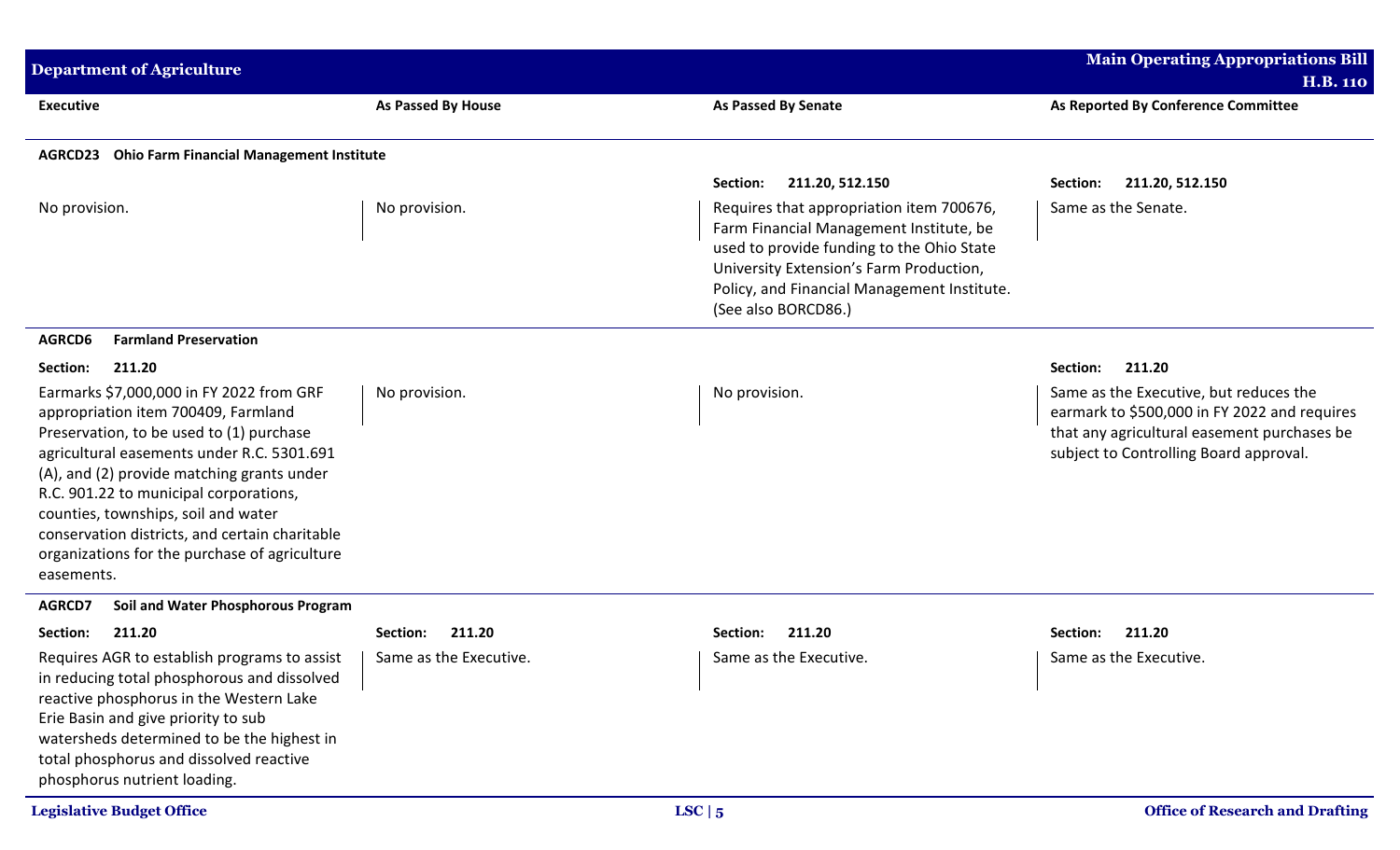| <b>Department of Agriculture</b>                                                                                                                                                                                                                                                                                                                                                                                                                                                                                                                                                                                                                                                                                   |                           |                            | <b>Main Operating Appropriations Bill</b><br><b>H.B. 110</b> |  |  |
|--------------------------------------------------------------------------------------------------------------------------------------------------------------------------------------------------------------------------------------------------------------------------------------------------------------------------------------------------------------------------------------------------------------------------------------------------------------------------------------------------------------------------------------------------------------------------------------------------------------------------------------------------------------------------------------------------------------------|---------------------------|----------------------------|--------------------------------------------------------------|--|--|
| <b>Executive</b>                                                                                                                                                                                                                                                                                                                                                                                                                                                                                                                                                                                                                                                                                                   | <b>As Passed By House</b> | <b>As Passed By Senate</b> | As Reported By Conference Committee                          |  |  |
| Requires that GRF appropriation item<br>700417, Soil and Water Phosphorus<br>Program, be used to support these programs<br>established by AGR which may include but<br>not be limited to the following: (1)<br>equipment for subsurface placement of<br>nutrients into the soil, (2) equipment for<br>nutrient placement based on geographic<br>information system data, (3) soil testing, (4)<br>implementation of variable rate technology,<br>(5) equipment implementing manure<br>transformation and manure conversion<br>technologies, (6) tributary monitoring, (7)<br>water management and edge-of-field<br>drainage management, and (8) an<br>agricultural phosphorus reduction revolving<br>loan program. | Same as the Executive.    | Same as the Executive.     | Same as the Executive.                                       |  |  |
| Requires that not more than 40% of GRF<br>appropriation item 700417, Soil and Water<br>Phosphorus Program, be used for any single<br>activity.                                                                                                                                                                                                                                                                                                                                                                                                                                                                                                                                                                     | Same as the Executive.    | Same as the Executive.     | Same as the Executive.                                       |  |  |
| <b>Dangerous and Restricted Wild Animals</b><br>AGRCD8                                                                                                                                                                                                                                                                                                                                                                                                                                                                                                                                                                                                                                                             |                           |                            |                                                              |  |  |
| 211.20<br>Section:                                                                                                                                                                                                                                                                                                                                                                                                                                                                                                                                                                                                                                                                                                 | 211.20<br>Section:        | 211.20<br>Section:         | 211.20<br>Section:                                           |  |  |
| Requires that GRF appropriation item<br>700426, Dangerous and Restricted Animals,<br>be used to administer the Dangerous and<br>Restricted Wild Animal Permitting Program.                                                                                                                                                                                                                                                                                                                                                                                                                                                                                                                                         | Same as the Executive.    | Same as the Executive.     | Same as the Executive.                                       |  |  |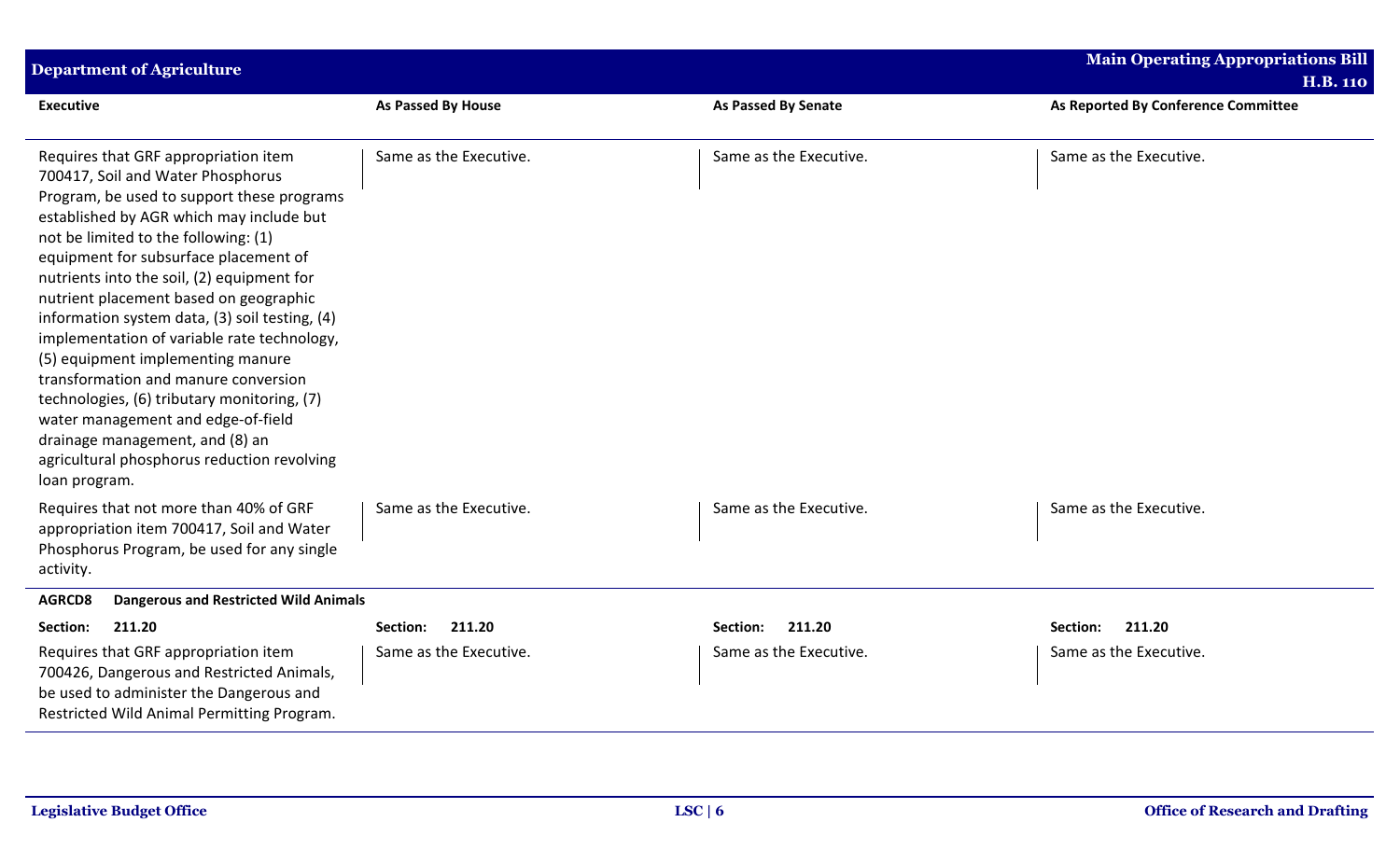| <b>Department of Agriculture</b>                                                                                                                                                                                                                                                                                                                                                                                                                                                                                                                                                                                                                                                                                                 |                           |                            | <b>Main Operating Appropriations Bill</b><br><b>H.B. 110</b> |
|----------------------------------------------------------------------------------------------------------------------------------------------------------------------------------------------------------------------------------------------------------------------------------------------------------------------------------------------------------------------------------------------------------------------------------------------------------------------------------------------------------------------------------------------------------------------------------------------------------------------------------------------------------------------------------------------------------------------------------|---------------------------|----------------------------|--------------------------------------------------------------|
| <b>Executive</b>                                                                                                                                                                                                                                                                                                                                                                                                                                                                                                                                                                                                                                                                                                                 | <b>As Passed By House</b> | <b>As Passed By Senate</b> | As Reported By Conference Committee                          |
| AGRCD9<br><b>County Agricultural Societies</b>                                                                                                                                                                                                                                                                                                                                                                                                                                                                                                                                                                                                                                                                                   |                           |                            |                                                              |
| Section:<br>211.20                                                                                                                                                                                                                                                                                                                                                                                                                                                                                                                                                                                                                                                                                                               | 211.20<br>Section:        | 211.20<br>Section:         | 211.20<br>Section:                                           |
| Requires that GRF appropriation item<br>700501, County Agricultural Societies, be<br>used to reimburse county and independent<br>agricultural societies for expenses related to<br>Junior Fair activities.                                                                                                                                                                                                                                                                                                                                                                                                                                                                                                                       | Same as the Executive.    | Same as the Executive.     | Same as the Executive.                                       |
| <b>Western Lake Erie Basin</b><br><b>AGRCD10</b>                                                                                                                                                                                                                                                                                                                                                                                                                                                                                                                                                                                                                                                                                 |                           |                            |                                                              |
| Section:<br>211.20                                                                                                                                                                                                                                                                                                                                                                                                                                                                                                                                                                                                                                                                                                               | 211.20<br>Section:        | 211.20<br>Section:         | Section:<br>211.20                                           |
| Earmarks \$350,000 in each fiscal year from<br>GRF appropriation item 700509, Soil and<br>Water District Support, to be used by AGR<br>for a program to support soil and water<br>conservation districts in the Western Lake<br>Erie Basin to comply with provisions of Sub.<br>S.B. 1 of the 131st G.A. Specifies that a soil<br>and water district's application for funding<br>must demonstrate that the money will be<br>used for but not limited to providing<br>technical assistance, developing nutrient or<br>manure management plans, hiring and<br>training staff on best conservation practices,<br>or other activities that assist farmers in the<br>Western Lake Erie Basin comply with S.B. 1<br>of the 131st G.A. | Same as the Executive.    | Same as the Executive.     | Same as the Executive.                                       |
| Earmarks \$3,500,000 in each fiscal year from<br>GRF appropriation item 700509, Soil and<br>Water District Support, to be used to<br>support county soil and water conservation<br>districts in the Western Lake Erie Basin for                                                                                                                                                                                                                                                                                                                                                                                                                                                                                                  | Same as the Executive.    | Same as the Executive.     | Same as the Executive.                                       |
| <b>Legislative Budget Office</b>                                                                                                                                                                                                                                                                                                                                                                                                                                                                                                                                                                                                                                                                                                 |                           | LSC $ 7$                   | <b>Office of Research and Drafting</b>                       |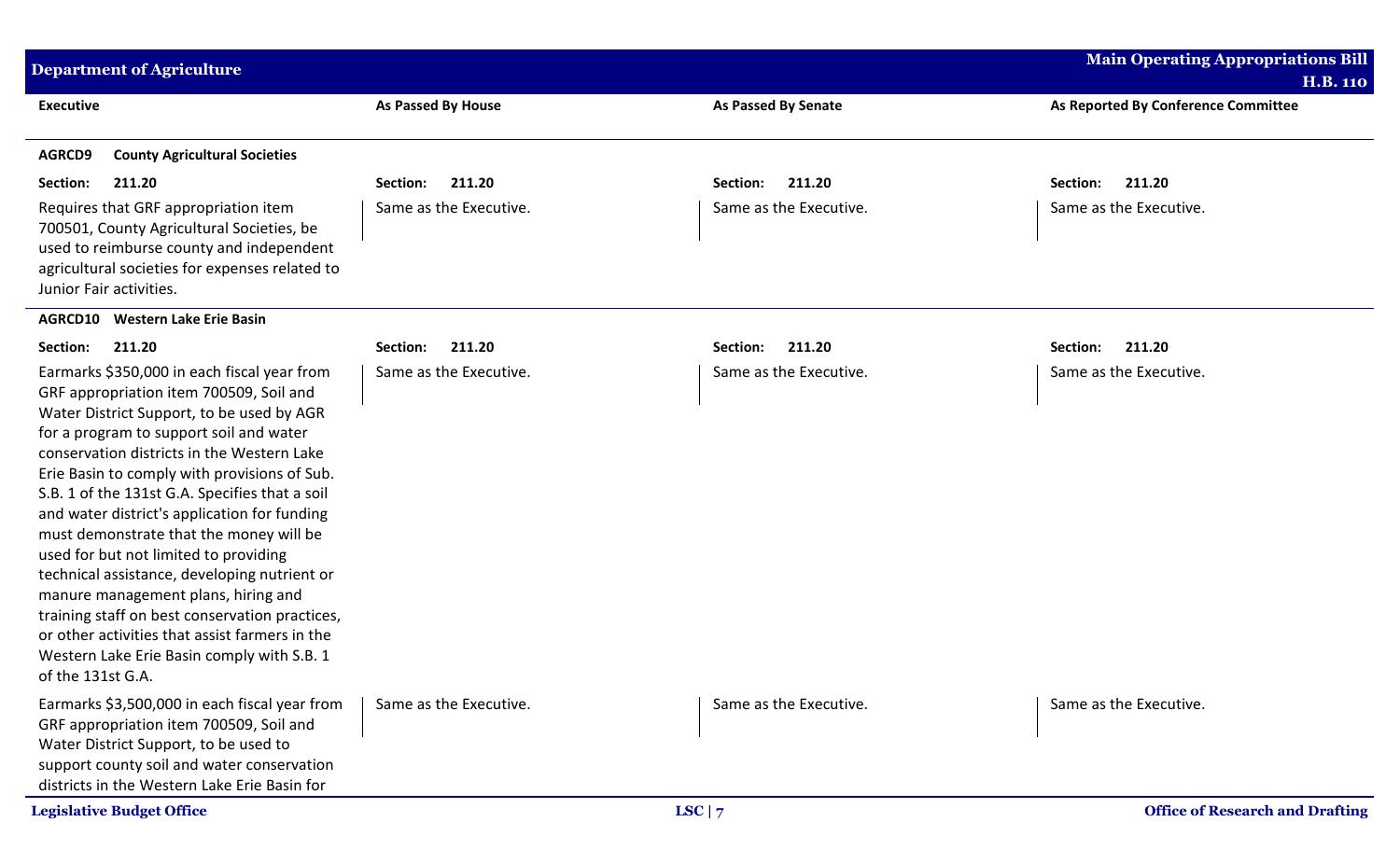| <b>Department of Agriculture</b>                                                                                                                                                                                                                                                                                                                                                                                                             |                           |                                                                                                                                                                                                         | <b>Main Operating Appropriations Bill</b>              |
|----------------------------------------------------------------------------------------------------------------------------------------------------------------------------------------------------------------------------------------------------------------------------------------------------------------------------------------------------------------------------------------------------------------------------------------------|---------------------------|---------------------------------------------------------------------------------------------------------------------------------------------------------------------------------------------------------|--------------------------------------------------------|
| <b>Executive</b>                                                                                                                                                                                                                                                                                                                                                                                                                             | <b>As Passed By House</b> | <b>As Passed By Senate</b>                                                                                                                                                                              | <b>H.B. 110</b><br>As Reported By Conference Committee |
| (1) staffing costs and (2) soil testing and<br>nutrient management plan development,<br>including manure transformation and<br>manure conversion technologies, enhanced<br>filter strips, water management, and other<br>conservation support.                                                                                                                                                                                               |                           |                                                                                                                                                                                                         |                                                        |
| No provision.                                                                                                                                                                                                                                                                                                                                                                                                                                | No provision.             | Earmarks \$50,000 in each fiscal year from<br>GRF appropriation item 700509, Soil and<br>Water District Support, to assist with the<br>administrative expenses of the Indian Lake<br>Watershed Project. | Same as the Senate.                                    |
| <b>Soil and Water Districts</b><br>AGRCD11                                                                                                                                                                                                                                                                                                                                                                                                   |                           |                                                                                                                                                                                                         |                                                        |
| Section:<br>211.20                                                                                                                                                                                                                                                                                                                                                                                                                           | 211.20<br>Section:        | Section:<br>211.20                                                                                                                                                                                      | Section:<br>211.20                                     |
| Allows AGR, in addition to state payments to<br>soil and water conservation districts<br>authorized by RC 940.15, to use DPF Fund<br>5BV0 appropriation item 700661, Soil and<br>Water Districts, to pay any soil and water<br>conservation district an annual amount not<br>to exceed \$40,000 upon receipt of request<br>and justification from the district and<br>approval by the Ohio Soil and Water<br><b>Conservation Commission.</b> | Same as the Executive.    | Same as the Executive.                                                                                                                                                                                  | Same as the Executive.                                 |
| <b>AGRCD15</b> Coronavirus Relief - Local Fairs                                                                                                                                                                                                                                                                                                                                                                                              |                           |                                                                                                                                                                                                         |                                                        |
| 211.20<br>Section:                                                                                                                                                                                                                                                                                                                                                                                                                           | 211.20<br>Section:        | 211.20<br>Section:                                                                                                                                                                                      | 211.20<br>Section:                                     |
| Requires DPF Fund 5CV1 appropriation item<br>700672, Coronavirus Relief - Local Fairs, to<br>be used to support safety in connection with<br>the Ohio State Fair in FY 2022.                                                                                                                                                                                                                                                                 | Same as the Executive.    | Same as the Executive.                                                                                                                                                                                  | Same as the Executive.                                 |
| <b>Legislative Budget Office</b>                                                                                                                                                                                                                                                                                                                                                                                                             |                           | LSC   8                                                                                                                                                                                                 | <b>Office of Research and Drafting</b>                 |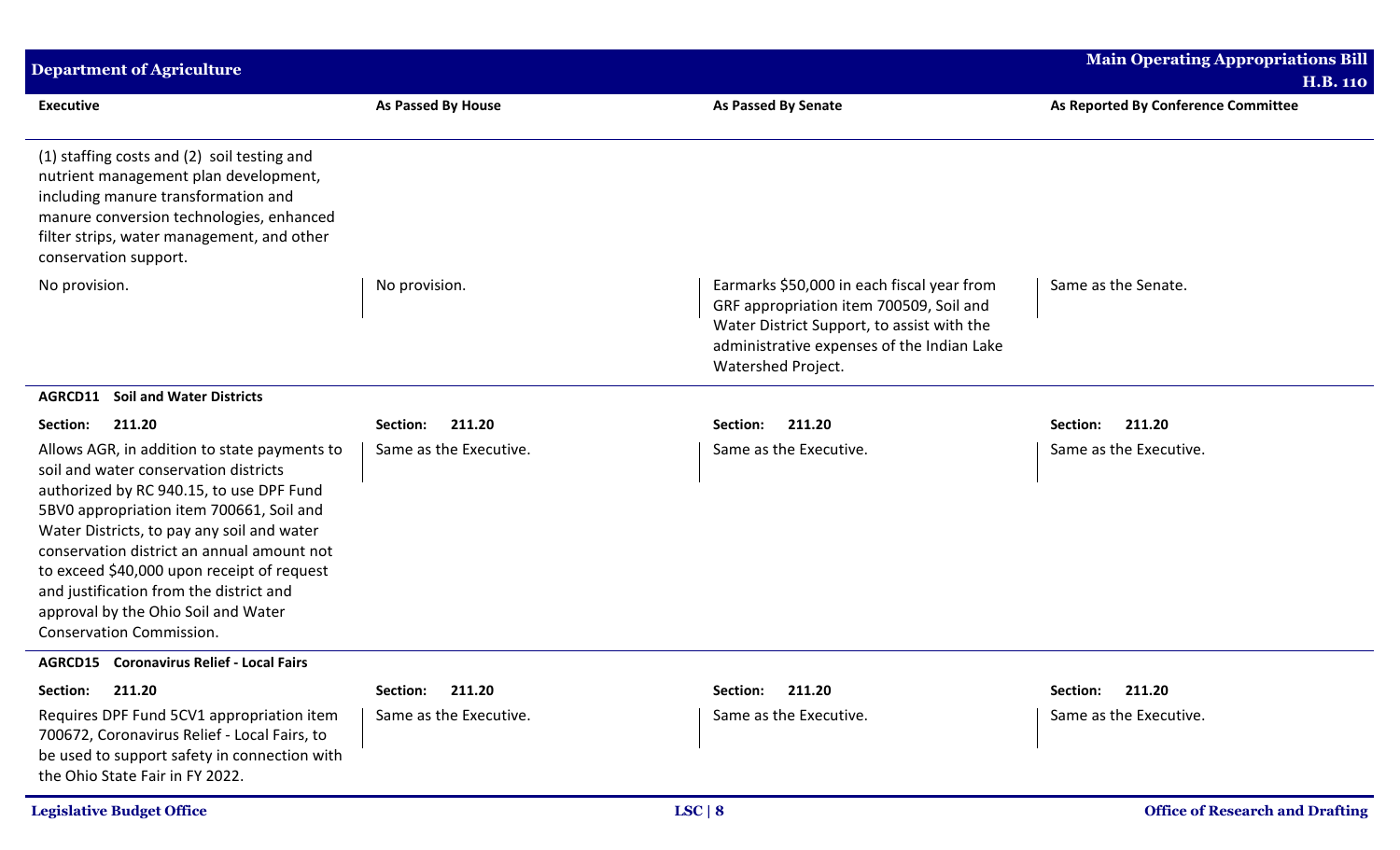| <b>Department of Agriculture</b>                                                                                                                                                                                                                                                                                                                                          |                                                                                                                                                                                                                                                                                                                                                                                                                                                                                                     | <b>Main Operating Appropriations Bill</b> |                                                        |  |
|---------------------------------------------------------------------------------------------------------------------------------------------------------------------------------------------------------------------------------------------------------------------------------------------------------------------------------------------------------------------------|-----------------------------------------------------------------------------------------------------------------------------------------------------------------------------------------------------------------------------------------------------------------------------------------------------------------------------------------------------------------------------------------------------------------------------------------------------------------------------------------------------|-------------------------------------------|--------------------------------------------------------|--|
| <b>Executive</b>                                                                                                                                                                                                                                                                                                                                                          | As Passed By House                                                                                                                                                                                                                                                                                                                                                                                                                                                                                  | <b>As Passed By Senate</b>                | <b>H.B. 110</b><br>As Reported By Conference Committee |  |
| AGRCD12 H2Ohio Fund                                                                                                                                                                                                                                                                                                                                                       |                                                                                                                                                                                                                                                                                                                                                                                                                                                                                                     |                                           |                                                        |  |
| 211.20<br>Section:                                                                                                                                                                                                                                                                                                                                                        | 211.20<br>Section:                                                                                                                                                                                                                                                                                                                                                                                                                                                                                  | Section:<br>211.20                        | 211.20<br>Section:                                     |  |
| Allows the AGR Director, on July 1, 2022, or<br>as soon as possible thereafter, to certify to<br>the OBM Director an amount up to the<br>unexpended, unencumbered balance of DPF<br>Fund 6H20 appropriation item, 700670,<br>H2Ohio, at the end of FY 2022 to be<br>reappropriated to the same appropriation<br>item for FY 2023. Reappropriates the<br>certified amount. | Same as the Executive, but subjects the<br>reappropriation to Controlling Board<br>approval.                                                                                                                                                                                                                                                                                                                                                                                                        | Same as the House.                        | Same as the House.                                     |  |
| No provision.                                                                                                                                                                                                                                                                                                                                                             | Permits the OBM Director, upon written<br>request of the AGR Director and subject to<br>the approval of the Controlling Board, to<br>increase appropriations under DPF Fund<br>6H20 appropriation item 700670, H2Ohio,<br>by \$10,000,000 in both FY 2022 and FY 2023<br>and appropriates the increased amounts<br>approved by the Controlling Board.                                                                                                                                               | No provision.                             | No provision.                                          |  |
| No provision.                                                                                                                                                                                                                                                                                                                                                             | Earmarks \$1,800,000 in FY 2022 and<br>\$2,200,000 in FY 2023 under DPF Fund 6H20<br>appropriation item 700670, H2Ohio, to be<br>used to match federal funding available to<br>establish a water quality pilot program at<br>Shallow Run located in Hardin County in<br>accordance with Section 3 of Sub. H.B. 7 of<br>the 133rd G.A. Specifies the earmark cannot<br>be released until AGR reports to the<br>Controlling Board that federal funding for<br>the pilot program has been committed or | Same as the House.                        | Same as the House.                                     |  |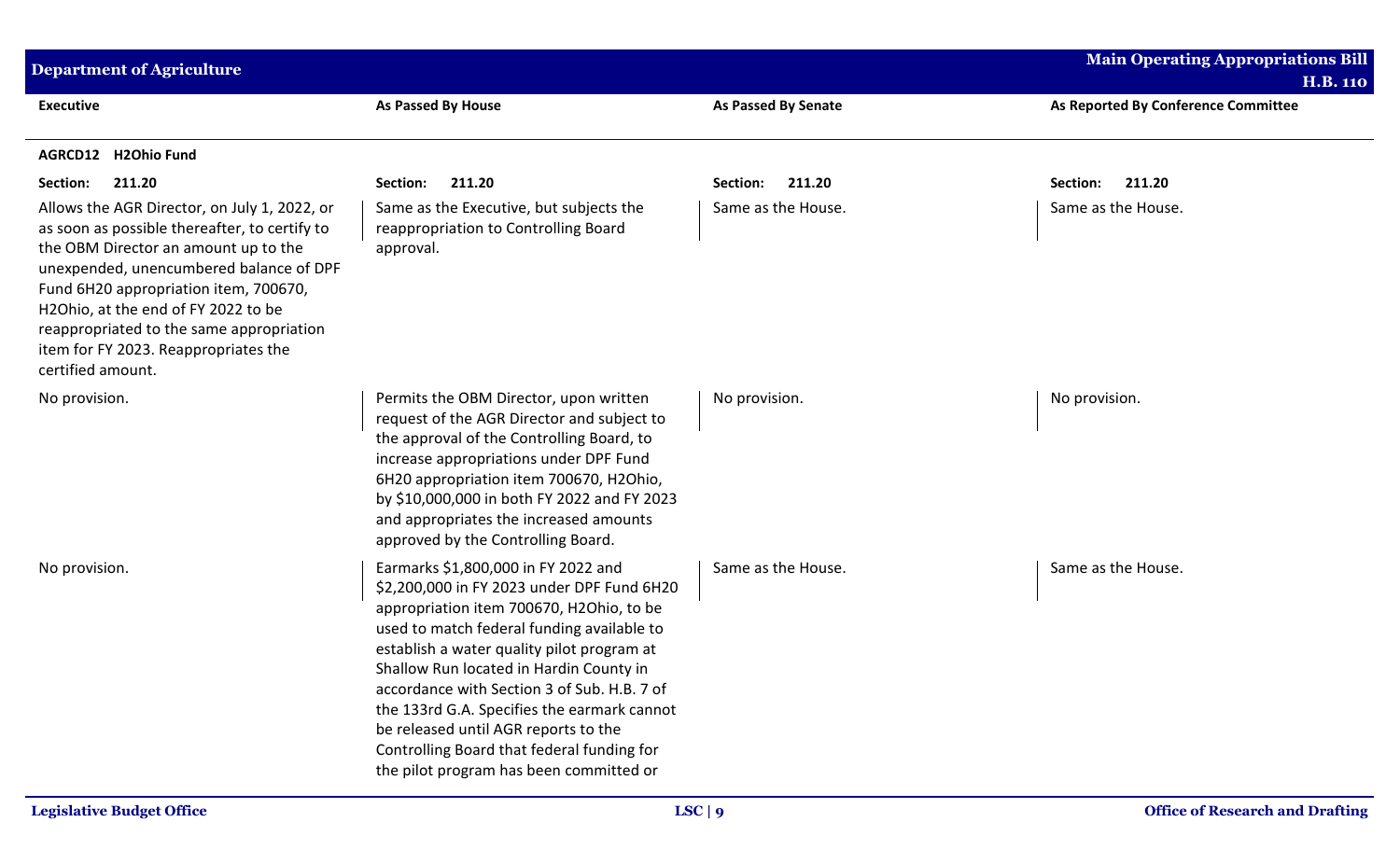| <b>Main Operating Appropriations Bill</b><br><b>Department of Agriculture</b><br><b>H.B. 110</b>                                                                                                                                             |                                                                                                                              |                        |                                     |  |  |
|----------------------------------------------------------------------------------------------------------------------------------------------------------------------------------------------------------------------------------------------|------------------------------------------------------------------------------------------------------------------------------|------------------------|-------------------------------------|--|--|
| <b>Executive</b>                                                                                                                                                                                                                             | As Passed By House                                                                                                           | As Passed By Senate    | As Reported By Conference Committee |  |  |
|                                                                                                                                                                                                                                              | obtained.                                                                                                                    |                        |                                     |  |  |
| <b>Clean Ohio Agricultural Easement Operating Expenses</b><br>AGRCD13                                                                                                                                                                        |                                                                                                                              |                        |                                     |  |  |
| 211.20<br>Section:                                                                                                                                                                                                                           | 211.20<br>Section:                                                                                                           | 211.20<br>Section:     | 211.20<br>Section:                  |  |  |
| Requires CLF Fund 7057 appropriation item<br>700632, Clean Ohio Agricultural Easement<br>Operating, to be used to administer the<br>Clean Ohio Agricultural Easement Purchase<br>Program under RC 901.21, 901.22, and<br>5301.67 to 5301.70. | Same as the Executive.                                                                                                       | Same as the Executive. | Same as the Executive.              |  |  |
| <b>AGRCD14</b> Cash Transfer to Auctioneers Fund                                                                                                                                                                                             |                                                                                                                              |                        |                                     |  |  |
| Section:<br>211.20                                                                                                                                                                                                                           | 211.20<br>Section:                                                                                                           | 211.20<br>Section:     | 211.20<br>Section:                  |  |  |
| Allows the OBM Director, on or before<br>December 31, 2021 and upon the request of<br>the AGR Director, to transfer up to \$300,000<br>from the Auction Recovery Fund (Fund<br>5U10) to the Auctioneer Fund (Fund 5B80).                     | Same as the Executive, but requires<br>Controlling Board approval before cash is<br>transferred from Fund 5U10 to Fund 5B80. | Same as the House.     | Same as the House.                  |  |  |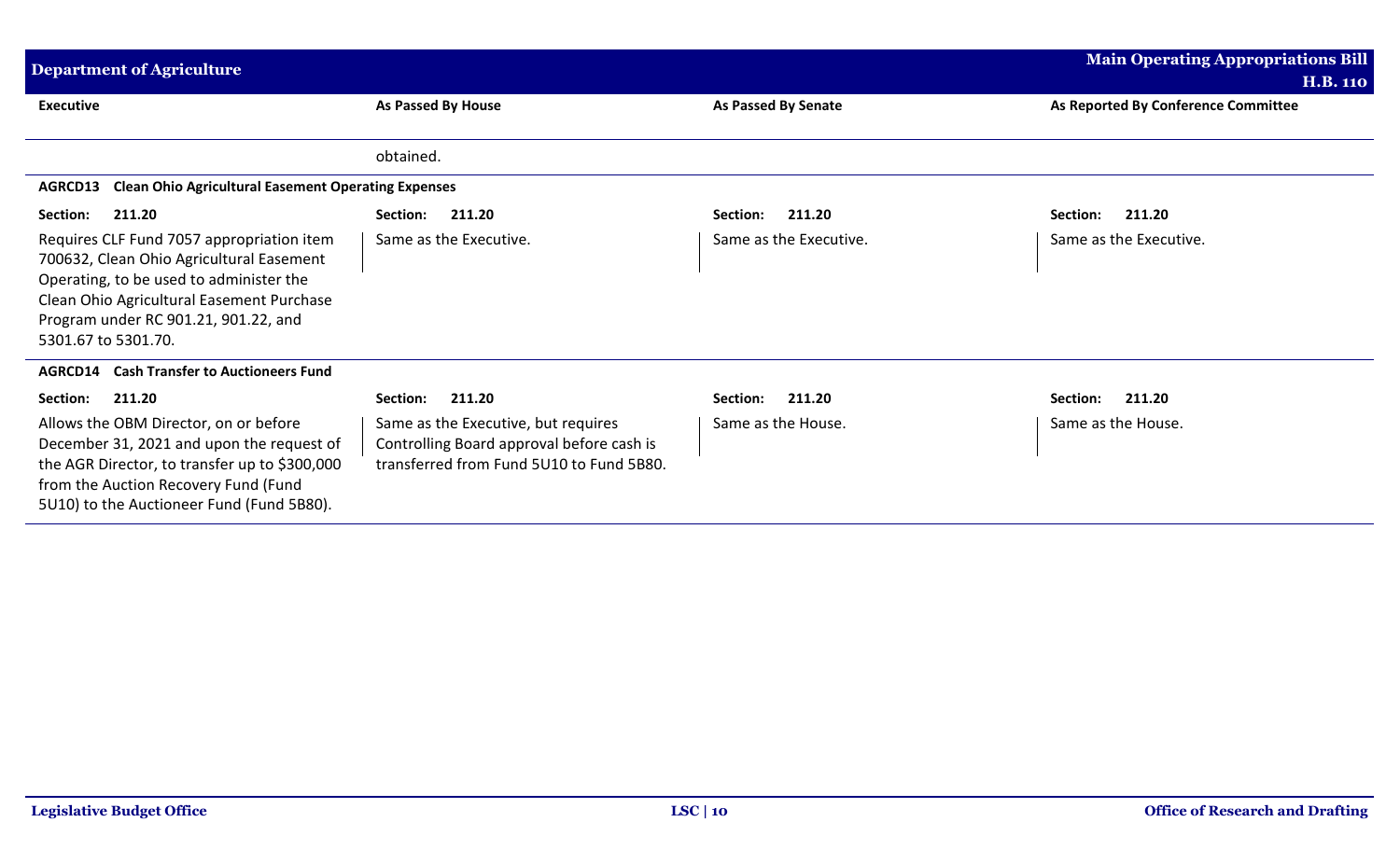|                             | <b>Department of Agriculture</b>                                                                                                                                                                                                                                                                                                                                                                                                                                                                                                                                                                                                                                                                                                                |                    |                                                                                                                                        |             |                                                                                                                                        |             | <b>Main Operating Appropriations Bill</b>                                                                                              |
|-----------------------------|-------------------------------------------------------------------------------------------------------------------------------------------------------------------------------------------------------------------------------------------------------------------------------------------------------------------------------------------------------------------------------------------------------------------------------------------------------------------------------------------------------------------------------------------------------------------------------------------------------------------------------------------------------------------------------------------------------------------------------------------------|--------------------|----------------------------------------------------------------------------------------------------------------------------------------|-------------|----------------------------------------------------------------------------------------------------------------------------------------|-------------|----------------------------------------------------------------------------------------------------------------------------------------|
|                             |                                                                                                                                                                                                                                                                                                                                                                                                                                                                                                                                                                                                                                                                                                                                                 |                    |                                                                                                                                        |             |                                                                                                                                        |             | <b>H.B. 110</b>                                                                                                                        |
| <b>Executive</b>            |                                                                                                                                                                                                                                                                                                                                                                                                                                                                                                                                                                                                                                                                                                                                                 | As Passed By House |                                                                                                                                        |             | <b>As Passed By Senate</b>                                                                                                             |             | As Reported By Conference Committee                                                                                                    |
|                             |                                                                                                                                                                                                                                                                                                                                                                                                                                                                                                                                                                                                                                                                                                                                                 |                    |                                                                                                                                        |             |                                                                                                                                        |             |                                                                                                                                        |
| OBMCD9                      | OBM oversight over certain fund allocations                                                                                                                                                                                                                                                                                                                                                                                                                                                                                                                                                                                                                                                                                                     |                    |                                                                                                                                        |             |                                                                                                                                        |             |                                                                                                                                        |
| <b>R.C.</b>                 | 121.08, 121.084, 169.05, 901.91,<br>1121.30, 1181.06, 1321.21, 1707.37,<br>1733.321, 3701.831, 3737.71,<br>3745.014, 4735.211, 4763.15                                                                                                                                                                                                                                                                                                                                                                                                                                                                                                                                                                                                          | <b>R.C.</b>        | 121.08, 121.084, 169.05, 901.91,<br>1121.30, 1181.06, 1321.21, 1707.37,<br>1733.321, 3701.831, 3737.71,<br>3745.014, 4735.211, 4763.15 | <b>R.C.</b> | 121.08, 121.084, 169.05, 901.91,<br>1121.30, 1181.06, 1321.21, 1707.37,<br>1733.321, 3701.831, 3737.71,<br>3745.014, 4735.211, 4763.15 | <b>R.C.</b> | 121.08, 121.084, 169.05, 901.91,<br>1121.30, 1181.06, 1321.21, 1707.37,<br>1733.321, 3701.831, 3737.71,<br>3745.014, 4735.211, 4763.15 |
| Fund.                       | Eliminates the Director of Budget and<br>Management's oversight regarding internal<br>agency fund assessments and allocations for<br>the following funds: Division of<br>Administration Fund, Unclaimed Funds Trust<br>Fund, Division of Securities Fund, Industrial<br>Compliance Operating Fund, Division of Real<br>Estate Operating Fund, Real Estate Appraiser<br>Operating Fund, State Fire Marshal's Fund,<br>Banks Fund, Consumer Finance Fund, Credit<br>Unions Fund, and Financial Institutions Fund<br>(all administered by the Department of<br>Commerce); the Department of Agriculture's<br>operating funds; the Department of Health's<br>operating funds; and the Environmental<br>Protection Agency's Central Support Indirect |                    | Same as the Executive.                                                                                                                 |             | Same as the Executive.                                                                                                                 |             | Same as the Executive.                                                                                                                 |
| <b>Fiscal effect: None.</b> |                                                                                                                                                                                                                                                                                                                                                                                                                                                                                                                                                                                                                                                                                                                                                 |                    | <b>Fiscal effect: Same as the Executive.</b>                                                                                           |             | <b>Fiscal effect: Same as the Executive.</b>                                                                                           |             | <b>Fiscal effect: Same as the Executive.</b>                                                                                           |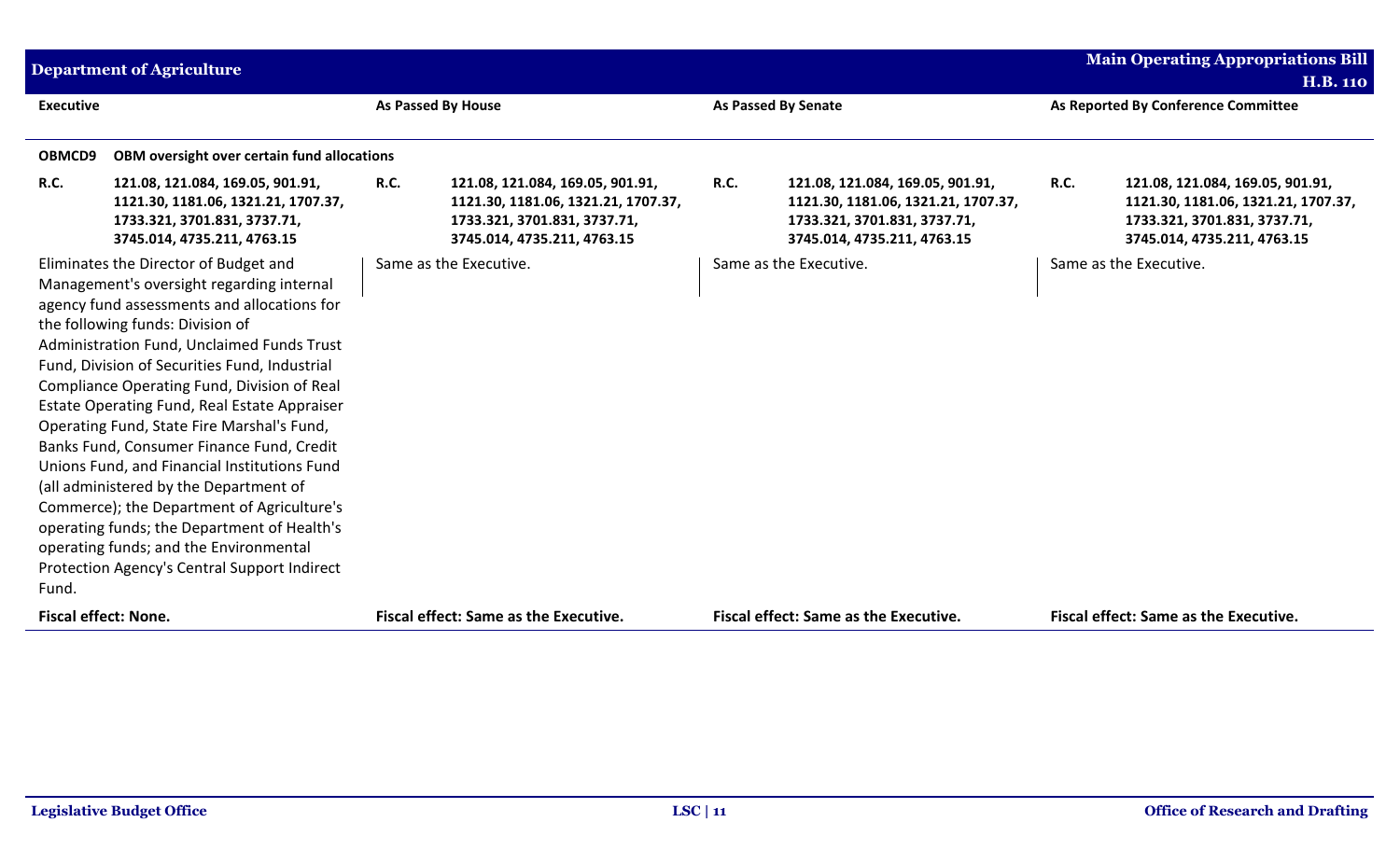| <b>Department of Agriculture</b>                                                                                                                                                                                                                                     |                        |                            | <b>Main Operating Appropriations Bill</b><br><b>H.B. 110</b> |
|----------------------------------------------------------------------------------------------------------------------------------------------------------------------------------------------------------------------------------------------------------------------|------------------------|----------------------------|--------------------------------------------------------------|
| <b>Executive</b>                                                                                                                                                                                                                                                     | As Passed By House     | <b>As Passed By Senate</b> | As Reported By Conference Committee                          |
| <b>OBMCD40 Utility Radiological Safety Board assessments</b>                                                                                                                                                                                                         |                        |                            |                                                              |
| 514.10<br>Section:                                                                                                                                                                                                                                                   | 514.10<br>Section:     | 514.10<br>Section:         | 514.10<br>Section:                                           |
| Specifies the maximum amounts, unless the<br>agency and nuclear electric utility mutually<br>agree to a higher amount by contract, that<br>may be assessed against nuclear electric<br>utilities under RC 4937.05 (B) (2) and<br>deposited into the following funds: | Same as the Executive. | Same as the Executive.     | Same as the Executive.                                       |
| \$101,130 in each of FY 2022 and FY 2023 to<br>the Utility Radiological Safety Fund (Fund<br>4E40) used by the Department of<br>Agriculture;                                                                                                                         | Same as the Executive. | Same as the Executive.     | Same as the Executive.                                       |
| \$1,300,000 in each of FY 2022 and FY 2023<br>to the Radiation Emergency Response Fund<br>(Fund 6100) used by the Department of<br>Health;                                                                                                                           | Same as the Executive. | Same as the Executive.     | Same as the Executive.                                       |
| \$325,370 in FY 2022 and \$332,287 in FY<br>2023 to the ER Radiological Safety Fund<br>(Fund 6440) used by the Environmental<br>Protection Agency; and                                                                                                               | Same as the Executive. | Same as the Executive.     | Same as the Executive.                                       |
| \$1,368,624 in FY 2022 and \$1,378,304 in FY<br>2023 to the Emergency Response Plan Fund<br>(Fund 6570) used by the Department of<br>Public Safety.                                                                                                                  | Same as the Executive. | Same as the Executive.     | Same as the Executive.                                       |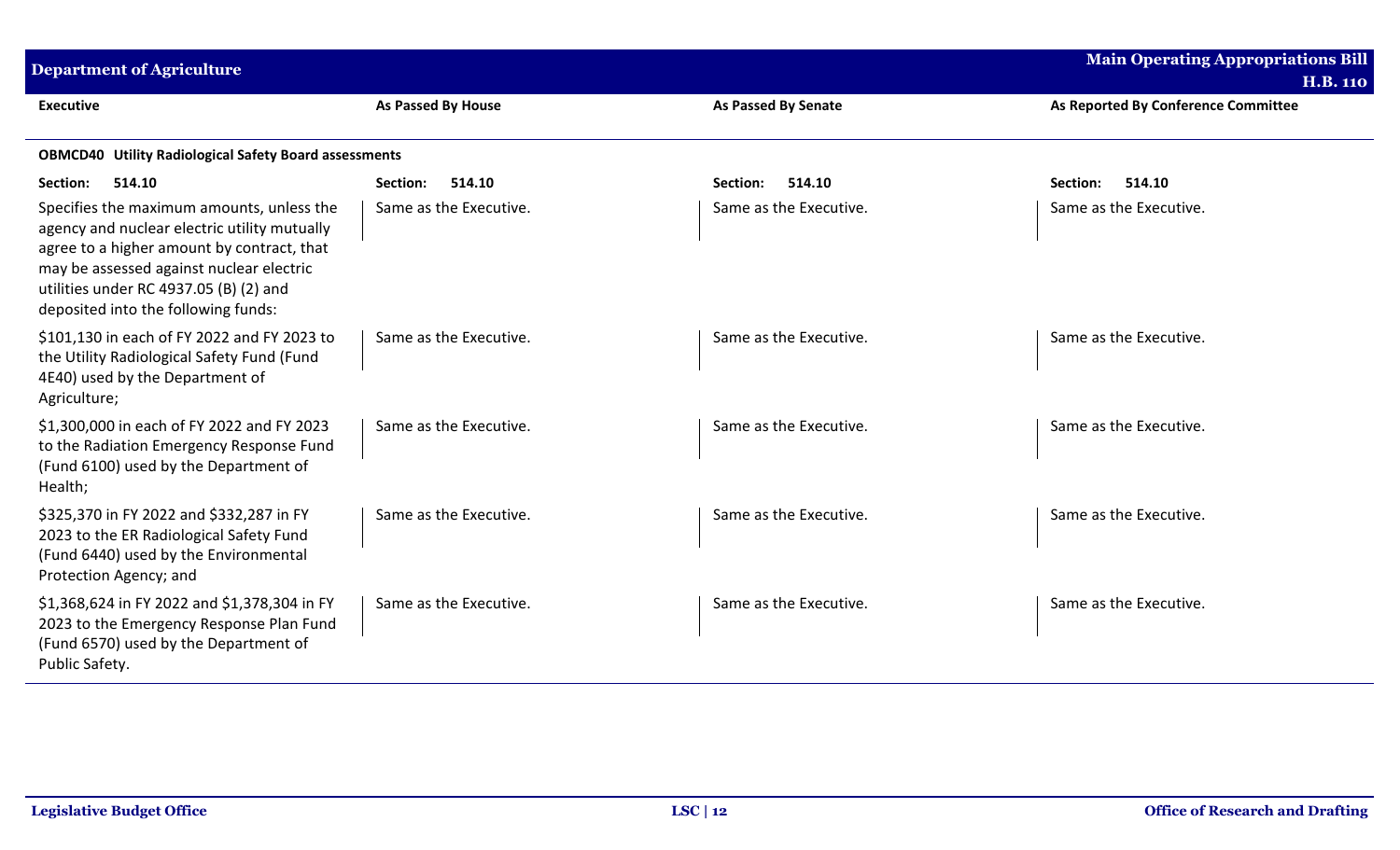| <b>Department of Agriculture</b>           | <b>Main Operating Appropriations Bill</b><br><b>H.B. 110</b> |                                                                                                                                                                                                                                                                                                                                                                                                                                                                                                                                                    |                                     |
|--------------------------------------------|--------------------------------------------------------------|----------------------------------------------------------------------------------------------------------------------------------------------------------------------------------------------------------------------------------------------------------------------------------------------------------------------------------------------------------------------------------------------------------------------------------------------------------------------------------------------------------------------------------------------------|-------------------------------------|
| <b>Executive</b>                           | <b>As Passed By House</b>                                    | <b>As Passed By Senate</b>                                                                                                                                                                                                                                                                                                                                                                                                                                                                                                                         | As Reported By Conference Committee |
| DEVCD46 Meat Processing Investment Program |                                                              |                                                                                                                                                                                                                                                                                                                                                                                                                                                                                                                                                    |                                     |
|                                            | 259.30<br>Section:                                           | 701.90, 259.30<br>Section:                                                                                                                                                                                                                                                                                                                                                                                                                                                                                                                         | Section:<br>701.90, 259.30          |
| No provision.                              | No provision.                                                | Requires the Director of Development to<br>establish a grant program for meat<br>processing plants, including prescribing the<br>grant application form.                                                                                                                                                                                                                                                                                                                                                                                           | Same as the Senate.                 |
| No provision.                              | No provision.                                                | Specifies that a meat processing plant is a<br>facility that is located in Ohio, is in operation<br>as of July 1, 2021, and provides processing<br>services for livestock and poultry producers.                                                                                                                                                                                                                                                                                                                                                   | Same as the Senate.                 |
| No provision.                              | No provision.                                                | Authorizes the owner or operator of a meat<br>processing plant to apply to the Director for<br>a grant and, on the receipt of a grant<br>application from a plant, requires the<br>Director to review the application and score<br>it based on specified criteria, including: (1)<br>whether the grant will improve the<br>applicant's processing efficiencies for<br>livestock and poultry; (2) whether the grant<br>will be used for expansion or new<br>construction for the processing of livestock<br>and poultry; and (3) project readiness. | Same as the Senate.                 |
| No provision.                              | No provision.                                                | Prohibits the Director from considering<br>certain expenditures by a plant for a grant,<br>including improvements to personal<br>residences, nonfarm commercial property,<br>and any other nonfarm structures.                                                                                                                                                                                                                                                                                                                                     | Same as the Senate.                 |
| No provision.                              | No provision.                                                | Prohibits the Director from awarding a grant<br>of more than \$250,000.                                                                                                                                                                                                                                                                                                                                                                                                                                                                            | Same as the Senate.                 |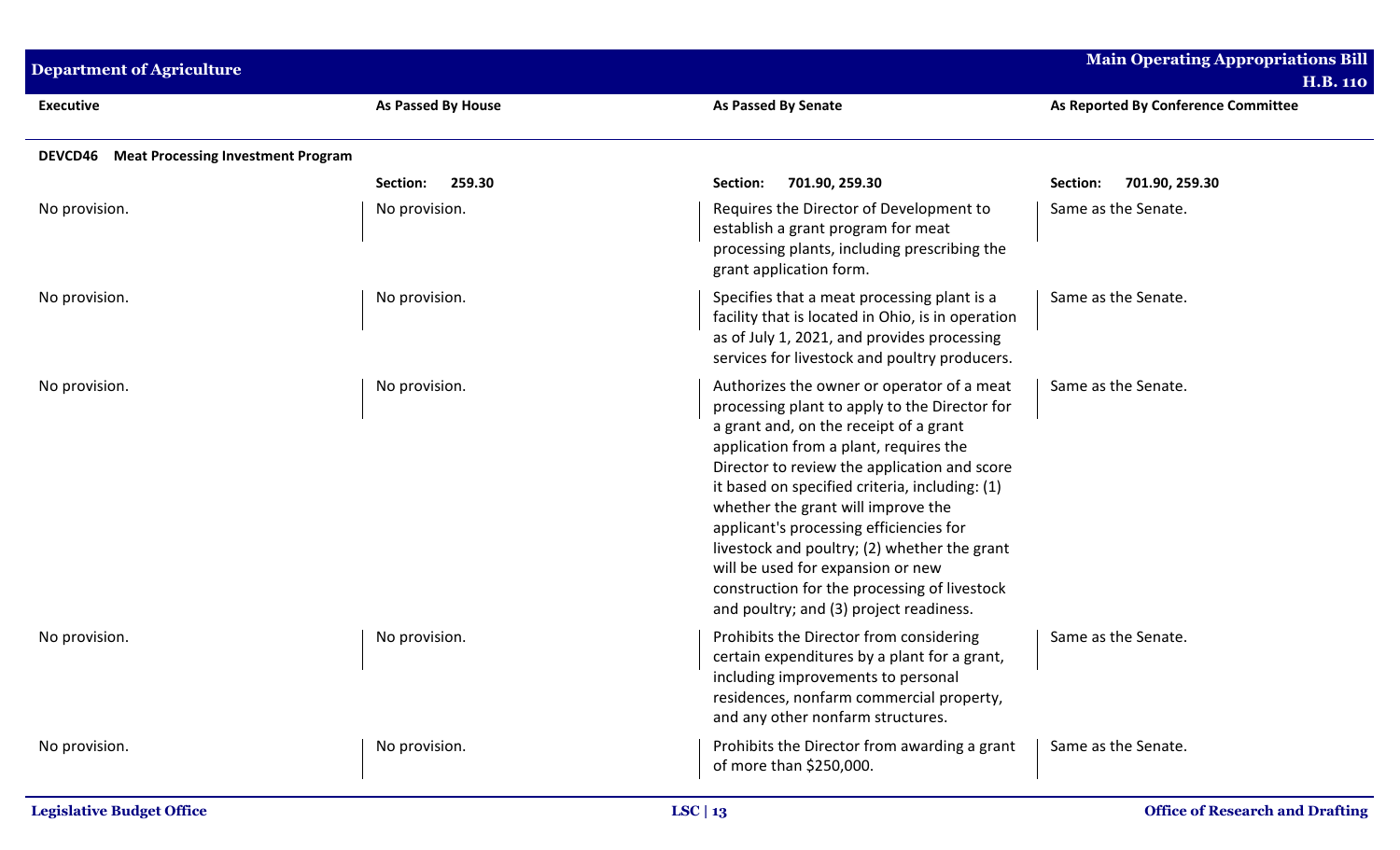| Department of Agriculture | <b>Main Operating Appropriations Bill</b><br><b>H.B. 110</b>                                                                                                                                                                                                                                                         |                                                                                                                                                                                                                                                       |                                     |
|---------------------------|----------------------------------------------------------------------------------------------------------------------------------------------------------------------------------------------------------------------------------------------------------------------------------------------------------------------|-------------------------------------------------------------------------------------------------------------------------------------------------------------------------------------------------------------------------------------------------------|-------------------------------------|
| <b>Executive</b>          | <b>As Passed By House</b>                                                                                                                                                                                                                                                                                            | <b>As Passed By Senate</b>                                                                                                                                                                                                                            | As Reported By Conference Committee |
| No provision.             | Requires that DPF Fund 5XX0 appropriation<br>item 195408, Meat Processing Investment<br>Program, be used to make grants to meat<br>processing plants for facility improvements<br>and capacity expansion, including but not<br>limited to equipment purchases or<br>upgrades, training, and process<br>improvements. | Replaces the House provision with one that<br>specifies that Fund 5XX0 appropriation item<br>195408, Meat Processing Investment<br>Program, be used to make grants to meat<br>processing plants in accordance with the<br>provisions described above. | Same as the Senate.                 |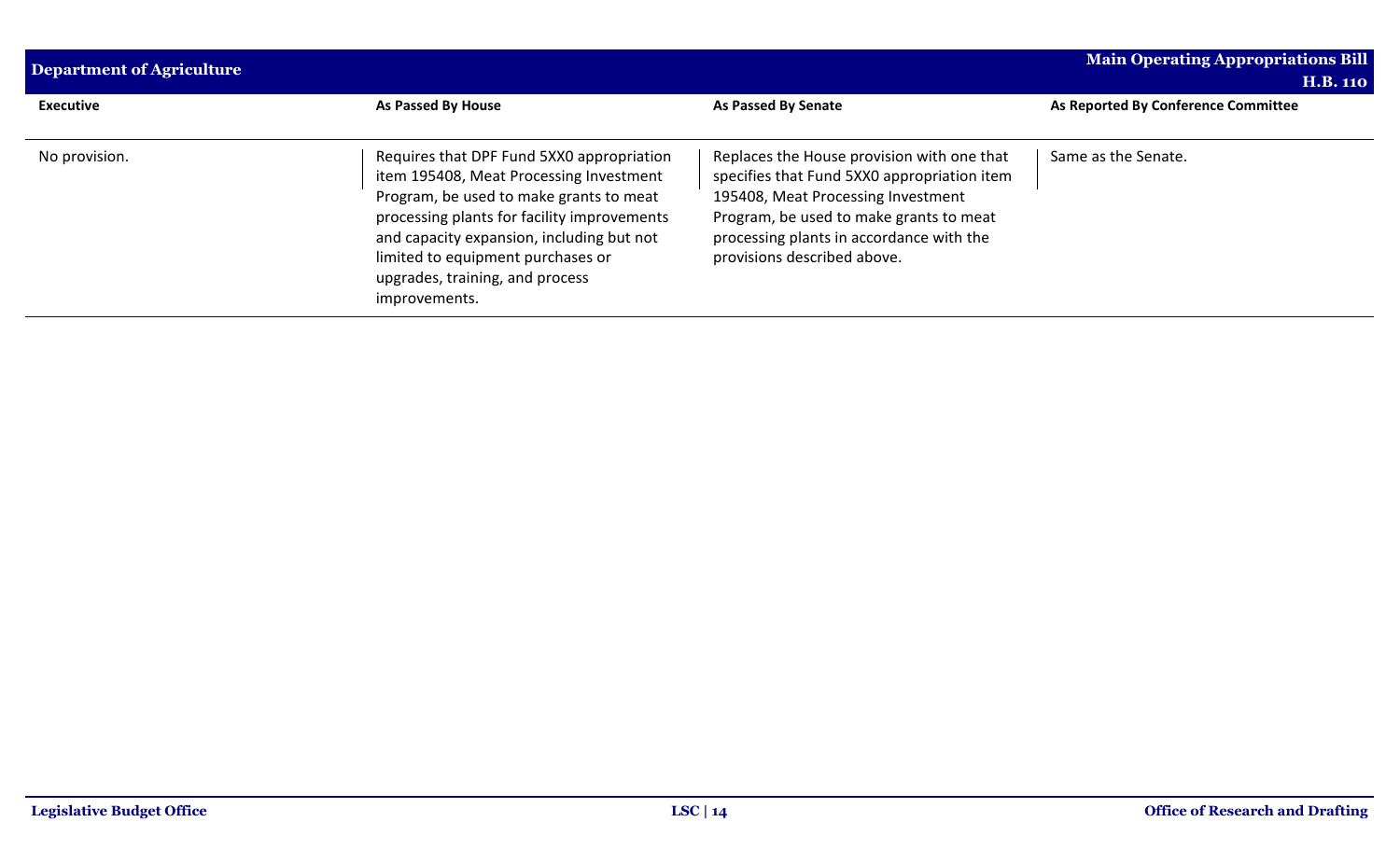| <b>Department of Agriculture</b>                                                                                                                                                                                                                                                                                                                                                  |                                                                    |                            | <b>Main Operating Appropriations Bill</b><br><b>H.B. 110</b>                                                                                                                                                                                                                                                                                                                                                                                                          |
|-----------------------------------------------------------------------------------------------------------------------------------------------------------------------------------------------------------------------------------------------------------------------------------------------------------------------------------------------------------------------------------|--------------------------------------------------------------------|----------------------------|-----------------------------------------------------------------------------------------------------------------------------------------------------------------------------------------------------------------------------------------------------------------------------------------------------------------------------------------------------------------------------------------------------------------------------------------------------------------------|
| <b>Executive</b>                                                                                                                                                                                                                                                                                                                                                                  | <b>As Passed By House</b>                                          | <b>As Passed By Senate</b> | As Reported By Conference Committee                                                                                                                                                                                                                                                                                                                                                                                                                                   |
| H2Ohio testimony before the General Assembly<br>LECCD3                                                                                                                                                                                                                                                                                                                            |                                                                    |                            |                                                                                                                                                                                                                                                                                                                                                                                                                                                                       |
|                                                                                                                                                                                                                                                                                                                                                                                   |                                                                    |                            | R.C.<br>126.60                                                                                                                                                                                                                                                                                                                                                                                                                                                        |
| No provision.                                                                                                                                                                                                                                                                                                                                                                     | No provision.                                                      | No provision.              | Requires the Executive Director of the Lake<br>Erie Commission, and the directors who<br>contribute to the required annual H2Ohio<br>report that addresses H2Ohio projects<br>(currently the Directors of Natural<br>Resources, Agriculture and Environmental<br>Protection) to appear and testify on the<br>report before both the House and Senate<br>Finance committees within 45 days after the<br>report is filed with the General Assembly<br>and the Governor. |
|                                                                                                                                                                                                                                                                                                                                                                                   |                                                                    |                            | <b>Fiscal effect: Minimal.</b>                                                                                                                                                                                                                                                                                                                                                                                                                                        |
| <b>H2Ohio Fund</b><br>LECCD <sub>2</sub>                                                                                                                                                                                                                                                                                                                                          |                                                                    |                            |                                                                                                                                                                                                                                                                                                                                                                                                                                                                       |
| Section:<br>319.10                                                                                                                                                                                                                                                                                                                                                                | 319.10<br>Section:                                                 | 319.10<br>Section:         | Section:<br>319.10                                                                                                                                                                                                                                                                                                                                                                                                                                                    |
| Permits the Director of the Lake Erie<br>Commission to certify to the Director of<br>Budget and Management, on July 1, 2022, or<br>as soon as possible thereafter, an amount<br>up to the unexpended, unencumbered<br>balance of DPF Fund 6H20 appropriation<br>item 780604, H2Ohio, at the end of FY 2022<br>to be reappropriated in FY 2023, and<br>reappropriates that amount. | Same as the Executive, but requires<br>Controlling Board approval. | Same as the House.         | Same as the House.                                                                                                                                                                                                                                                                                                                                                                                                                                                    |